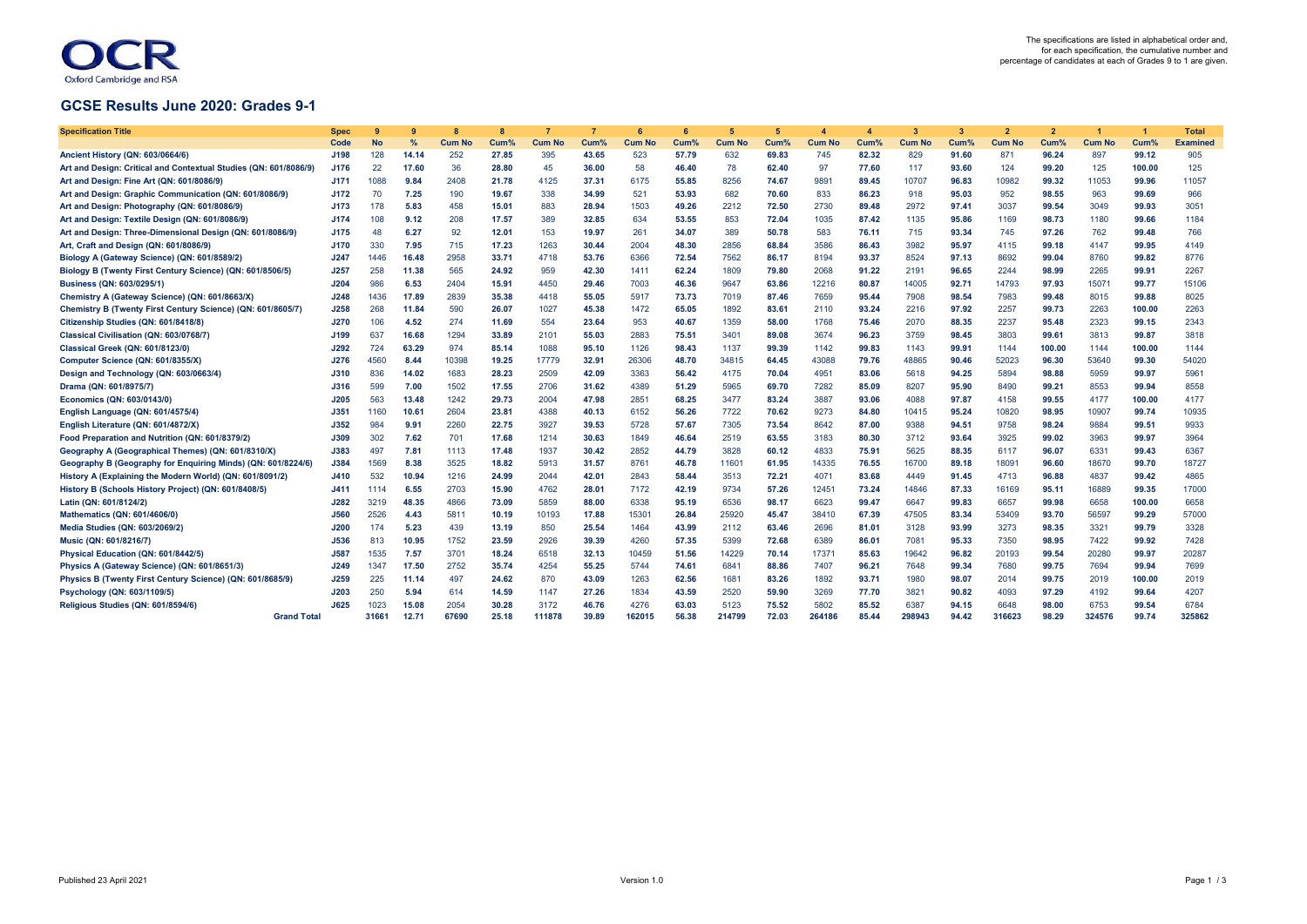

## **GCSE Double Award Results June 2020: Grades 9-9 to 1-1**

| <b>Specification Title</b>                                         | <b>Spec</b> | $9-9$         | $9-9$   | $9 - 8$       | $9-8$   | $8 - 8$       | $8 - 8$ | $8 - 7$       | $8 - 7$ | $7 - 7$       | $7 - 7$ | $7 - 6$         | $7 - 6$ |
|--------------------------------------------------------------------|-------------|---------------|---------|---------------|---------|---------------|---------|---------------|---------|---------------|---------|-----------------|---------|
|                                                                    | Code        | <b>No</b>     | %       | <b>Cum No</b> | Cum%    | <b>Cum No</b> | Cum%    | <b>Cum No</b> | Cum%    | <b>Cum No</b> | Cum%    | <b>Cum No</b>   | Cum%    |
| Combined Science A (Gateway Science) (QN: 601/8687/2)              | J250        | 255           | 1.66    | 449           | 2.91    | 733           | 4.76    | 1110          | 7.21    | 1727          | 11.21   | 2456            | 15.94   |
| Combined Science B (Twenty First Century Science) (QN: 601/8690/2) | <b>J260</b> | 38            | 1.04    | 62            | 1.70    | 125           | 3.42    | 207           | 5.67    | 327           | 8.95    | 456             | 12.48   |
| <b>Grand Total</b>                                                 |             | 293           | 1.35    | 511           | 2.31    | 858           | 4.09    | 1317          | 6.44    | 2054          | 10.08   | 2912            | 14.21   |
| <b>Specification Title</b>                                         | <b>Spec</b> | $6-6$         | $6-6$   | $6-5$         | $6-5$   | $5-5$         | $5-5$   | $5-4$         | $5-4$   | $4 - 4$       | $4 - 4$ | $4 - 3$         | $4 - 3$ |
|                                                                    | Code        | <b>Cum No</b> | $Cum\%$ | <b>Cum No</b> | $Cum\%$ | <b>Cum No</b> | Cum%    | <b>Cum No</b> | $Cum\%$ | <b>Cum No</b> | Cum%    | <b>Cum No</b>   | Cum%    |
| Combined Science A (Gateway Science) (QN: 601/8687/2)              | J250        | 3604          | 23.40   | 4572          | 29.68   | 6841          | 44.41   | 8327          | 54.05   | 10435         | 67.74   | 11739           | 76.20   |
| Combined Science B (Twenty First Century Science) (QN: 601/8690/2) | J260        | 716           | 19.59   | 949           | 25.97   | 1469          | 40.20   | 1841          | 50.38   | 2445          | 66.91   | 2803            | 76.71   |
| <b>Grand Total</b>                                                 |             | 4320          | 21.49   | 5521          | 27.83   | 8310          | 42.31   | 10168         | 52.22   | 12880         | 67.33   | 14542           | 76.46   |
| <b>Specification Title</b>                                         | <b>Spec</b> | $3 - 3$       | $3 - 3$ | $3 - 2$       | $3 - 2$ | $2 - 2$       | $2 - 2$ | $2 - 1$       | $2 - 1$ | $1 - 1$       | $1 - 1$ | <b>Total</b>    |         |
|                                                                    | Code        | <b>Cum No</b> | $Cum\%$ | <b>Cum No</b> | $Cum\%$ | <b>Cum No</b> | Cum%    | <b>Cum No</b> | Cum%    | <b>Cum No</b> | Cum%    | <b>Examined</b> |         |
| Combined Science A (Gateway Science) (QN: 601/8687/2)              | J250        | 13135         | 85.26   | 13877         | 90.08   | 14609         | 94.83   | 14997         | 97.35   | 15313         | 99.40   | 15405           |         |
| Combined Science B (Twenty First Century Science) (QN: 601/8690/2) | J260        | 3219          | 88.10   | 3411          | 93.35   | 3567          | 97.62   | 3624          | 99.18   | 3647          | 99.81   | 3654            |         |
| <b>Grand Total</b>                                                 |             | 16354         | 86.68   | 17288         | 91.72   | 18176         | 96.23   | 18621         | 98.27   | 18960         | 99.61   | 19059           |         |